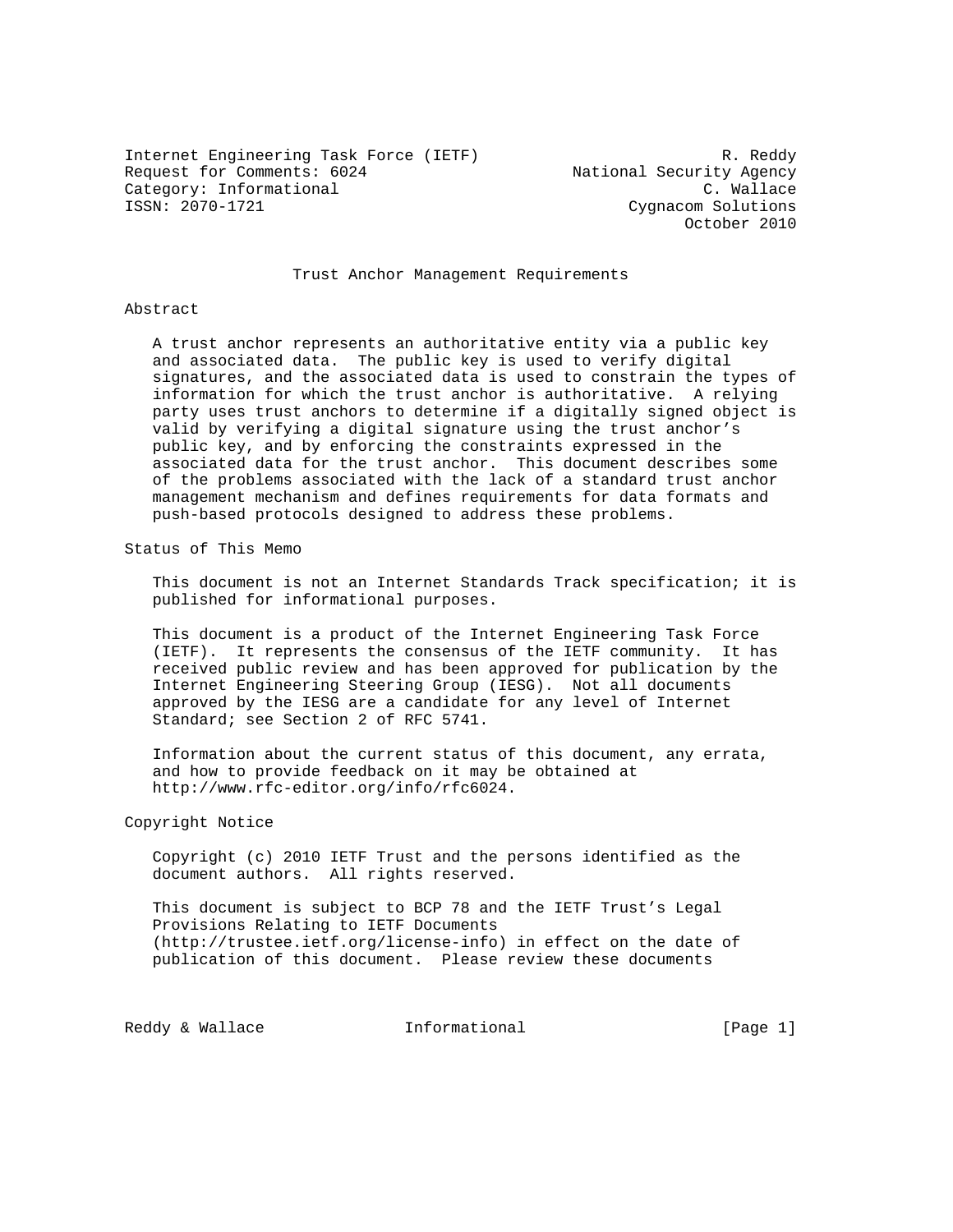carefully, as they describe your rights and restrictions with respect to this document. Code Components extracted from this document must include Simplified BSD License text as described in Section 4.e of the Trust Legal Provisions and are provided without warranty as described in the Simplified BSD License.

 This document may contain material from IETF Documents or IETF Contributions published or made publicly available before November 10, 2008. The person(s) controlling the copyright in some of this material may not have granted the IETF Trust the right to allow modifications of such material outside the IETF Standards Process. Without obtaining an adequate license from the person(s) controlling the copyright in such materials, this document may not be modified outside the IETF Standards Process, and derivative works of it may not be created outside the IETF Standards Process, except to format it for publication as an RFC or to translate it into languages other than English.

Table of Contents

| 1.1.                                                                                |  |  |  | 4  |
|-------------------------------------------------------------------------------------|--|--|--|----|
| Requirements Notation<br>1.2.                                                       |  |  |  | 4  |
| 2.                                                                                  |  |  |  | -5 |
| 3.                                                                                  |  |  |  | 6  |
| Transport Independence<br>3.1.                                                      |  |  |  | 6  |
| Basic Management Operations<br>3.2.                                                 |  |  |  | 7  |
| 3.3.                                                                                |  |  |  | -7 |
| Delegation of TA Manager Authority<br>3.4.                                          |  |  |  | 8  |
| 3.5.                                                                                |  |  |  |    |
| Support Purposes other than Certification Path<br>3.6.                              |  |  |  |    |
|                                                                                     |  |  |  |    |
| 3.7.<br>Trust Anchor Format $\dots \dots \dots \dots \dots \dots \dots \dots \dots$ |  |  |  |    |
| 3.8.<br>Source Authentication 10                                                    |  |  |  |    |
| Reduce Reliance on Out-of-Band Trust Mechanisms 11<br>3.9.                          |  |  |  |    |
|                                                                                     |  |  |  |    |
| 3.11. Compromise or Disaster Recovery 12                                            |  |  |  |    |
| 4.                                                                                  |  |  |  | 12 |
| 5                                                                                   |  |  |  | 13 |
| Normative References 13<br>5.1.                                                     |  |  |  |    |
|                                                                                     |  |  |  |    |

Reddy & Wallace **Informational** [Page 2]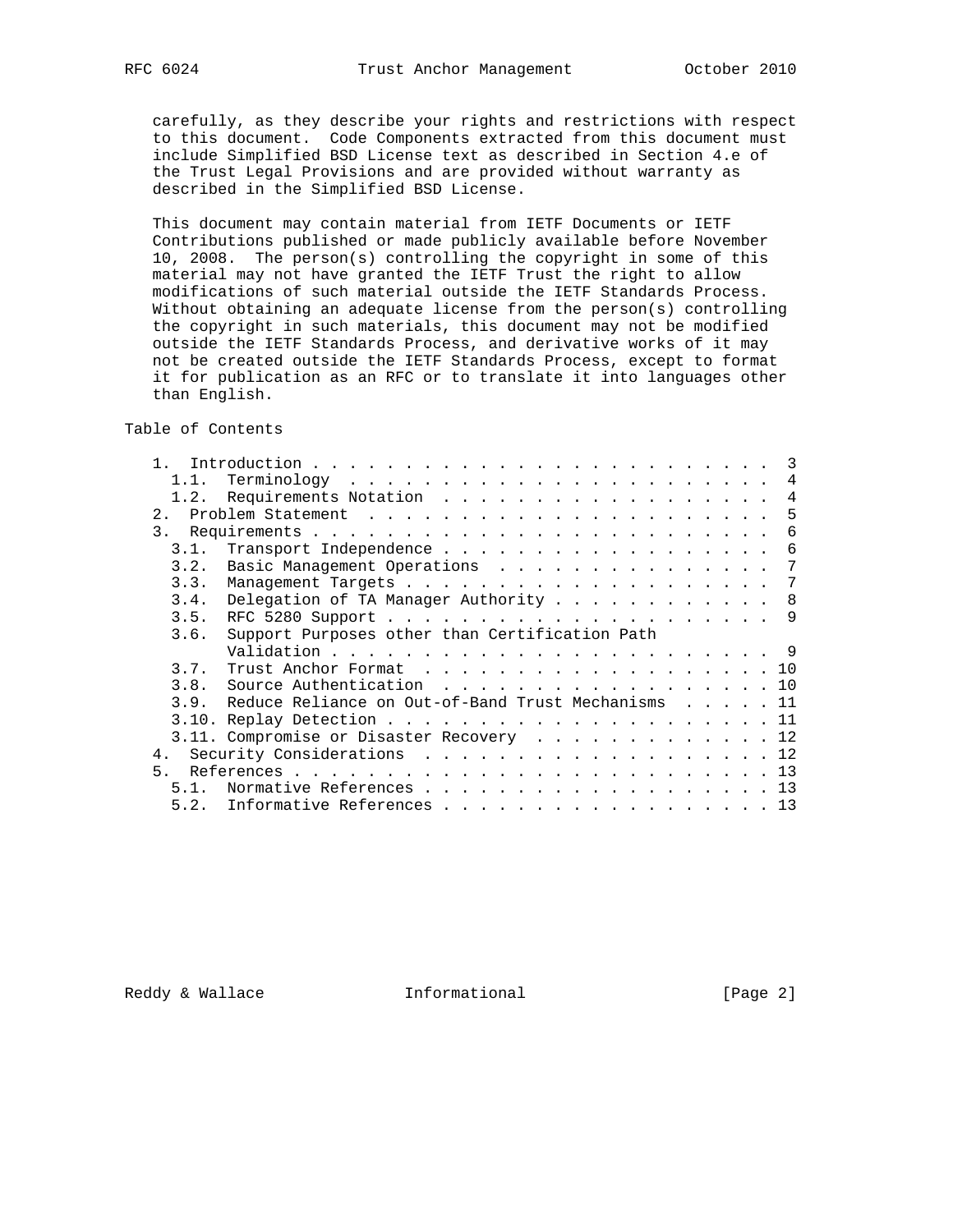## 1. Introduction

 Digital signatures are used in many applications. For digital signatures to provide integrity and authentication, the public key used to verify the digital signature must be "trusted", i.e., accepted by a relying party (RP) as appropriate for use in the given context. A public key used to verify a signature must be configured as a trust anchor (TA) or contained in a certificate that can be transitively verified by a certification path terminating at a trust anchor. A trust anchor is a public key and associated data used by a relying party to validate a signature on a signed object where the object is either:

- o a public key certificate that begins a certification path terminated by a signature certificate or encryption certificate
- o an object, other than a public key certificate or certificate revocation list (CRL), that cannot be validated via use of a certification path

 Trust anchors have only local significance, i.e., each RP is configured with a set of trust anchors, either by the RP or by an entity that manages TAs in the context in which the RP operates. The associated data defines the scope of a trust anchor by imposing constraints on the signatures that the trust anchor may be used to verify. For example, if a trust anchor is used to verify signatures on X.509 certificates, these constraints may include a combination of name spaces, certificate policies, or application/usage types.

 One use of digital signatures is the verification of signatures on firmware packages loaded into hardware modules, such as cryptographic modules, cable boxes, routers, etc. Since such devices are often managed remotely, the devices must be able to authenticate the source of management interactions and can use trust anchors to perform this authentication. However, trust anchors require management as well. Other applications requiring trust anchor management include web browsers (which use trust anchors when authenticating web servers) and email clients (which use trust anchors when validating signed email and when authenticating recipients of encrypted email).

 All applications that rely upon digital signatures rely upon some means of managing one or more sets of trust anchors. Each set of trust anchors is referred to in this document as a trust anchor store. Often, the means of managing trust anchor stores are application-specific and rely upon out-of-band means to establish and maintain trustworthiness. An application may use multiple trust

Reddy & Wallace **Informational** [Page 3]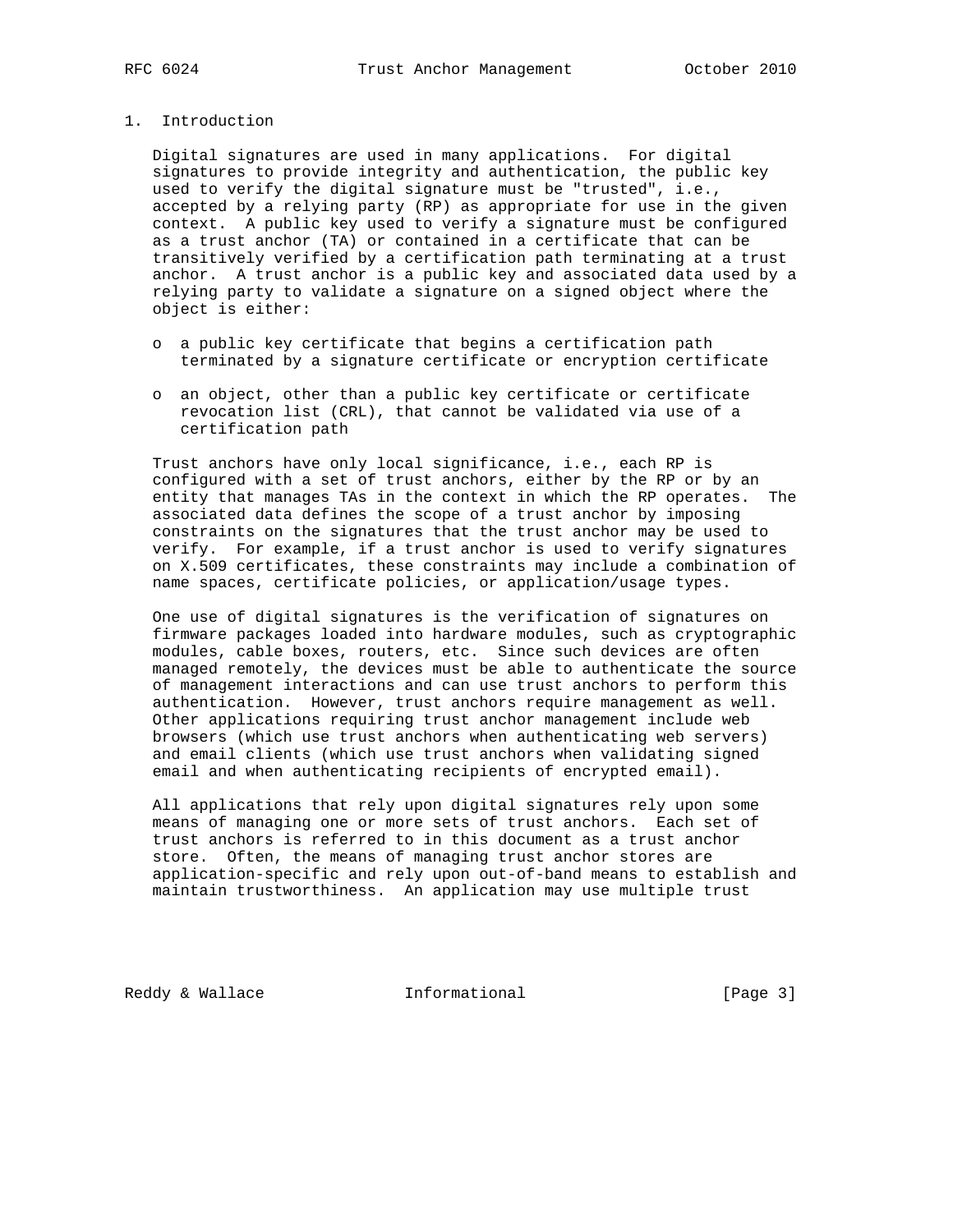anchor stores, and a given trust anchor store may be used by multiple applications. Each trust anchor store is managed by at least one TA manager; a TA manager may manage multiple TA stores.

 The requirements stated in this document were prepared prior to the publication of [RFC5914] and [RFC5934]. The document was not published at that time to allow for changes in requirements during the development of the associated technical specifications. The requirements described below are those that were considered during the development of [RFC5914] and [RFC5934].

 This section provides an introduction and defines basic terminology. Section 2 describes problems with current trust anchor management methods. Sections 3 and 4 describe requirements and security considerations for a trust anchor management solution.

1.1. Terminology

 The following terms are defined in order to provide a vocabulary for describing requirements for trust anchor management.

- Trust Anchor: A trust anchor represents an authoritative entity via a public key and associated data. The public key is used to verify digital signatures, and the associated data is used to constrain the types of information for which the trust anchor is authoritative. A relying party uses trust anchors to determine if a digitally signed object is valid by verifying a digital signature using the trust anchor's public key, and by enforcing the constraints expressed in the associated data for the trust anchor.
- Trust Anchor Manager: A trust anchor manager is an entity responsible for managing the contents of a trust anchor store. Throughout this document, each trust anchor manager is assumed to be represented as or delegated by a distinct trust anchor.
- Trust Anchor Store: A trust anchor store is a set of one or more trust anchors stored in a device. A trust anchor store may be managed by one or more trust anchor managers. A device may have more than one trust anchor store, each of which may be used by one or more applications.

1.2. Requirements Notation

 The key words "MUST", "MUST NOT", "REQUIRED", "SHALL", "SHALL NOT", "SHOULD", "SHOULD NOT", "RECOMMENDED", "MAY", and "OPTIONAL" in this document are to be interpreted as described in RFC 2119 [RFC2119].

Reddy & Wallace **Informational** [Page 4]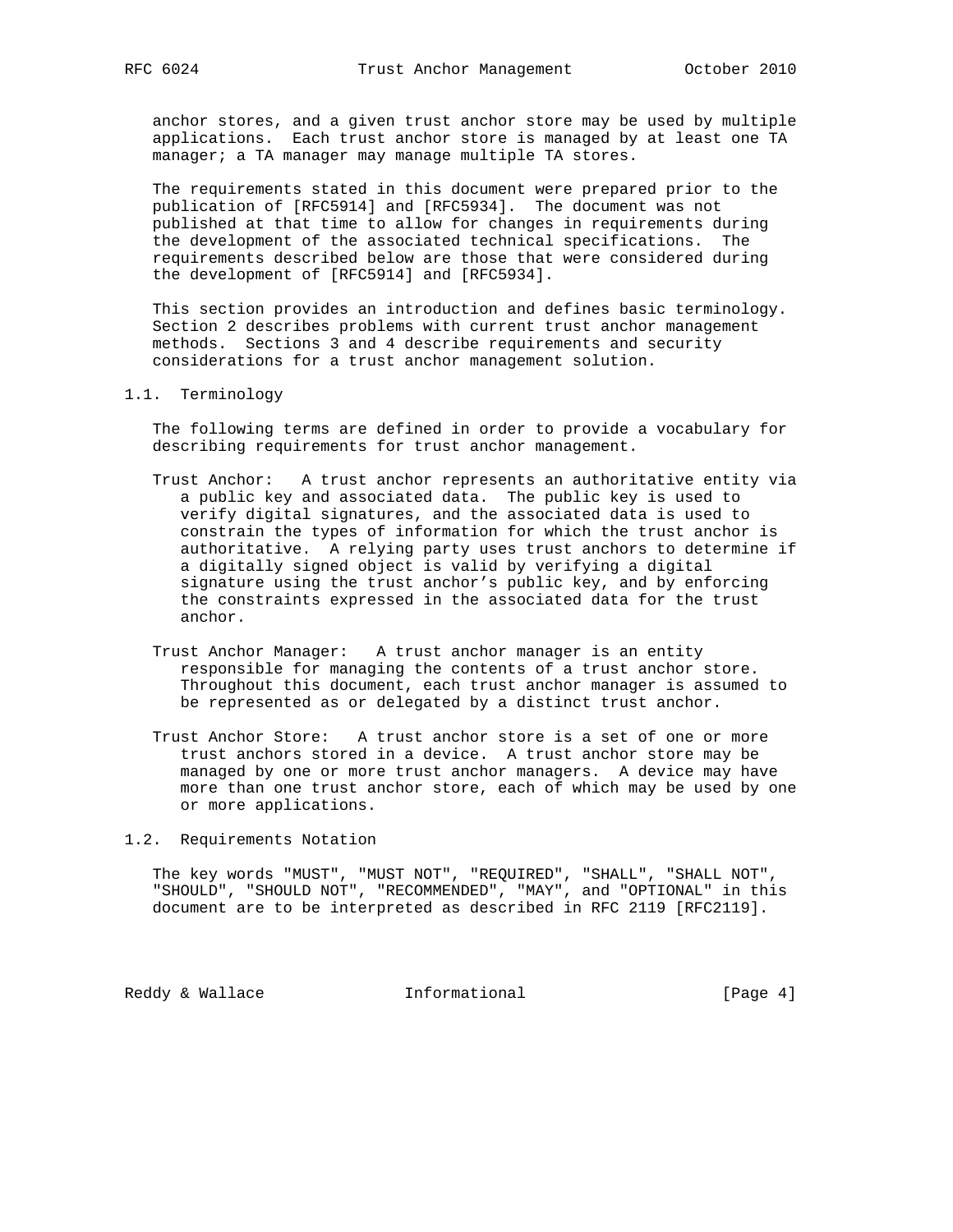#### 2. Problem Statement

 Trust anchors are used to support many application scenarios. Most Internet browsers and email clients use trust anchors when authenticating Transport Layer Security (TLS) sessions, verifying signed email, and generating encrypted email by validating a certification path to a server's certificate, an email originator's certificate, or an email recipient's certificate, respectively. Many software distributions are digitally signed to enable authentication of the software source prior to installation. Trust anchors that support these applications are typically installed as part of the operating system (OS) or application, installed using an enterprise configuration management system, or installed directly by an OS or application user.

 Trust anchors are typically stored in application-specific or OS-specific trust anchor stores. Often, a single machine may have a number of different trust anchor stores that may not be synchronized. Reviewing the contents of a particular trust anchor store typically involves use of a proprietary tool that interacts with a particular type of trust store.

 The presence of a trust anchor in a particular store often conveys implicit authorization to validate signatures for any contexts from which the store is accessed. For example, the public key of a timestamp authority (TSA) may be installed in a trust anchor store to validate signatures on timestamps [RFC3161]. However, if the store containing this TA is used by multiple applications that serve different purposes, the same key may be used (inappropriately) to validate other types of objects such as certificates or Online Certificate Status Protocol (OCSP) responses. Prior to publication of [RFC5914], there was no standard general-purpose mechanism for limiting the applicability (scope) of a trust anchor. A common practice to address this problem is to place different TAs in different stores and limit the set of applications that access a given TA store.

 Trust relationships between Public Key Infrastructures (PKIs) are negotiated by policy authorities. Negotiations frequently require significant time to ensure all participating parties' requirements are satisfied. These requirements are expressed, to some extent, in public key certificates via policy constraints, name constraints, etc. In order for these requirements to be enforced, trust anchor stores must be managed in accord with policy authority intentions. Otherwise, the constraints defined in a cross-certificate could be circumvented by recognizing the subject of the cross certificate as a trust anchor, which would enable path processing implementations to avoid the cross-certificate.

Reddy & Wallace **Informational** [Page 5]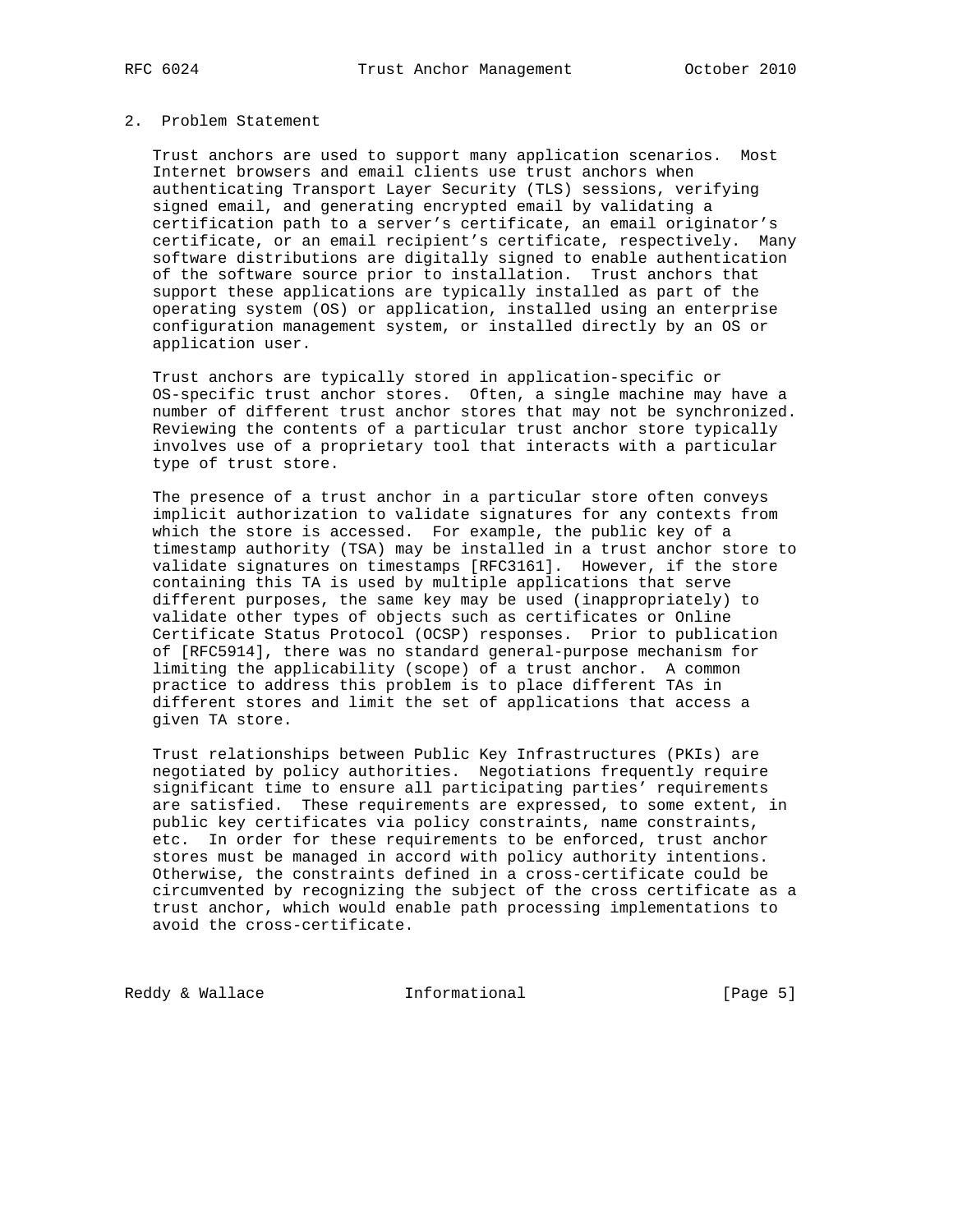Trust anchors are often represented as self-signed certificates, which provide no useful means of establishing the validity of the information contained in the certificate. Confidence in the integrity of a trust anchor is typically established through out-of band means, often by checking the "fingerprint" (one-way hash) of the self-signed certificate with an authoritative source. Routine trust anchor rekey operations typically require similar out-of-band checks, though in-band rekey of a trust anchor is supported by the Certificate Management Protocol (CMP) [RFC4210]. Ideally, only the initial set of trust anchors are installed in a particular trust anchor store should require out-of-band verification, particularly when the costs of performing out-of-band checks commensurate with the security requirements of applications using the trust anchor store are high.

 Despite the prevalent use of trust anchors, there is neither a standard means for discovering the set of trust anchors installed in a particular trust anchor store nor a standard means of managing those trust anchors. The remainder of this document describes requirements for a solution to this problem along with some security considerations.

3. Requirements

 This section describes the requirements for a trust anchor management protocol. Requirements are provided for trust anchor contents as well as for trust anchor store management operations.

- 3.1. Transport Independence
- 3.1.1. Functional Requirements

 A general-purpose solution for the management of trust anchors MUST be transport independent in order to apply to a range of device communications environments. It MUST work in both session-oriented and store-and-forward communications environments as well as in both push and pull distribution models. To accommodate both communication models in a uniform fashion, connectionless integrity and data origin authentication for TA transactions MUST be provided at the application layer. Confidentiality MAY be provided for such transactions.

## 3.1.2. Rationale

 Not all devices that use trust anchors are available for online management operations; some devices may require manual interaction for trust anchor management. Data origin authentication and integrity are required to ensure that the transaction has not been

Reddy & Wallace **Informational** [Page 6]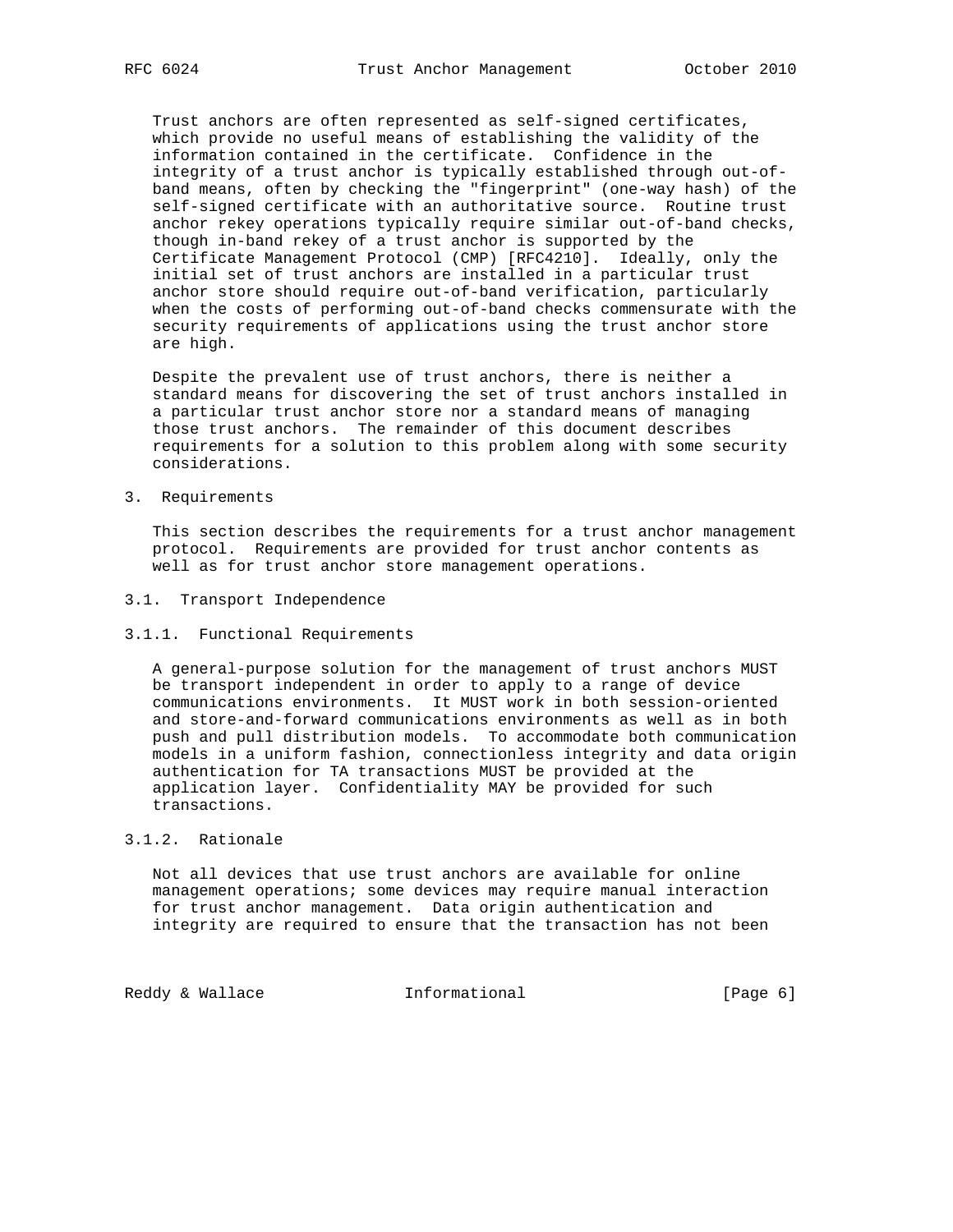modified en route. Only connectionless integrity is required, for compatibility with store-and-forward contexts.

3.2. Basic Management Operations

3.2.1. Functional Requirements

 At a minimum, a protocol used for trust anchor management MUST enable a trust anchor manager to perform the following operations:

- o Determine which trust anchors are installed in a particular trust anchor store
- o Add one or more trust anchors to a trust anchor store
- o Remove one or more trust anchors from a trust anchor store
- o Replace an entire trust anchor store

 A trust anchor management protocol MUST provide support for these basic operations; however, not all implementations must support each option. For example, some implementations may support only replacement of trust anchor stores.

# 3.2.2. Rationale

 These requirements describe the core operations required to manage the contents of a trust anchor store. An edit operation was omitted for the sake of simplicity, with consecutive remove and add operations used for this purpose. A single add or remove operation can act upon more than one trust anchor to avoid unnecessary round trips and are provided to avoid the need to always replace an entire trust anchor store. Trust anchor store replacement may be useful as a simple, higher-bandwidth alternative to add and remove operations.

- 3.3. Management Targets
- 3.3.1. Functional Requirements

 A protocol for TA management MUST allow a TA management transaction to be directed to:

All TA stores for which the manager is responsible

 An enumerated list of one or more named groups of trust anchor stores

An individual trust anchor store

Reddy & Wallace  $I_n$  Informational [Page 7]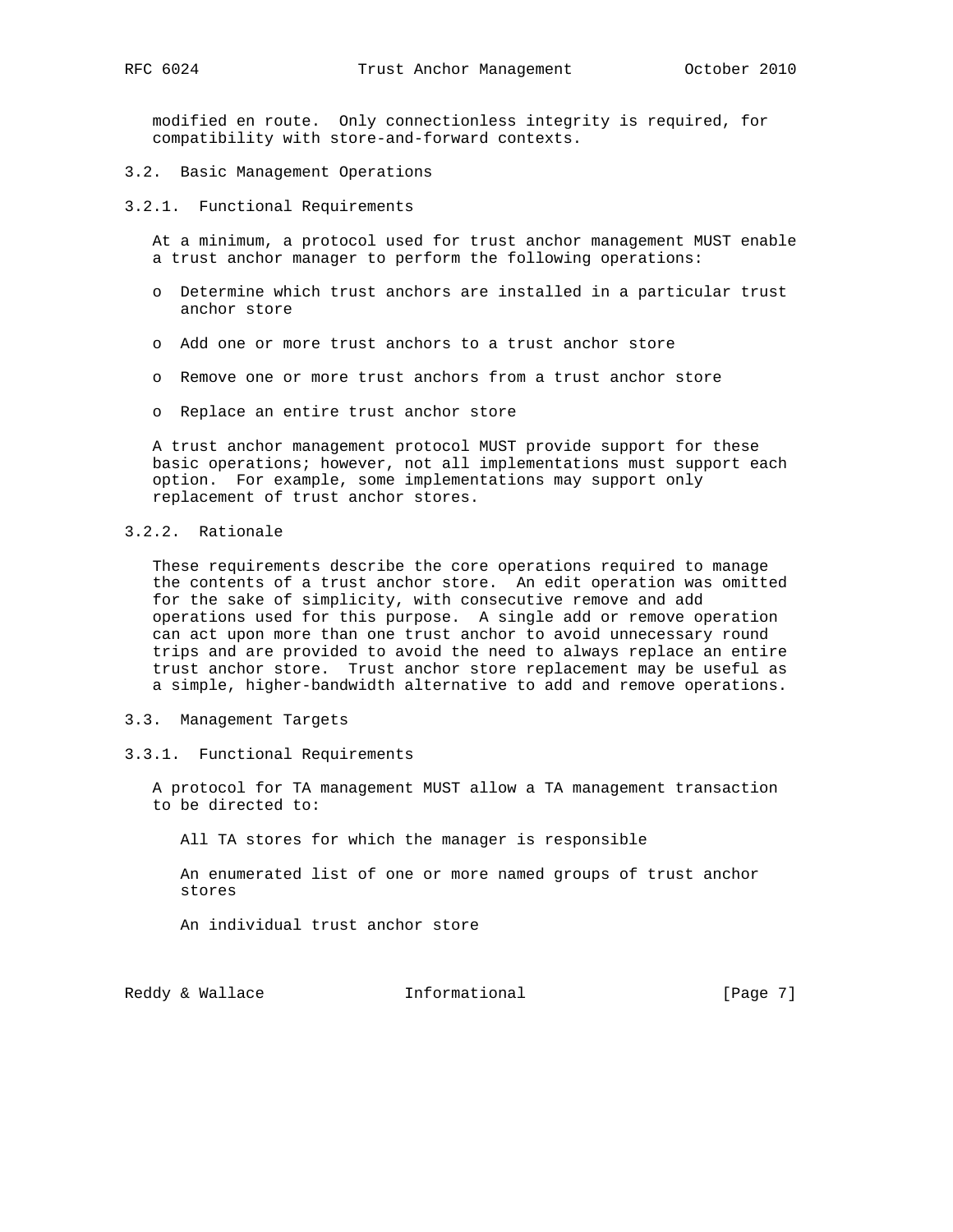# 3.3.2. Rationale

 Connections between PKIs can be accomplished using different means. Unilateral or bilateral cross-certification can be performed, or a community may simply elect to explicitly accept a trust anchor from another community. Typically, these decisions occur at the enterprise level. In some scenarios, it can be useful to establish these connections for a small community within an enterprise. Enterprise-wide mechanisms such as cross-certificates are ill-suited for this purpose since certificate revocation or expiration affects the entire enterprise.

 A trust anchor management protocol can address this issue by supporting limited installation of trust anchors (i.e., installation of TAs in subsets of the enterprise user community), and by supporting expression of constraints on trust anchor use by relying parties. Limited installation requires the ability to identify the members of the community that are intended to rely upon a particular trust anchor, as well as the ability to query and report on the contents of trust anchor stores. Trust anchor constraints can be used to represent the limitations that might otherwise be expressed in a cross-certificate, and limited installation ensures the recognition of the trust anchor does not necessarily encompass an entire enterprise.

 Trust anchor configurations may be uniform across an enterprise, or they may be unique to a single application or small set of applications. Many devices and some applications utilize multiple trust anchor stores. By providing means of addressing a specific store or collections of stores, a trust anchor management protocol can enable efficient management of all stores under a trust anchor manager's control.

# 3.4. Delegation of TA Manager Authority

#### 3.4.1. Functional Requirements

 A trust anchor management protocol MUST enable secure transfer of control of a trust anchor store from one trust anchor manager to another. It also SHOULD enable delegation for specific operations without requiring delegation of the overall trust anchor management capability itself.

## 3.4.2. Rationale

 Trust anchor manager rekey is one type of transfer that must be supported. In this case, the new key will be assigned the same privileges as the old key.

Reddy & Wallace **Informational** [Page 8]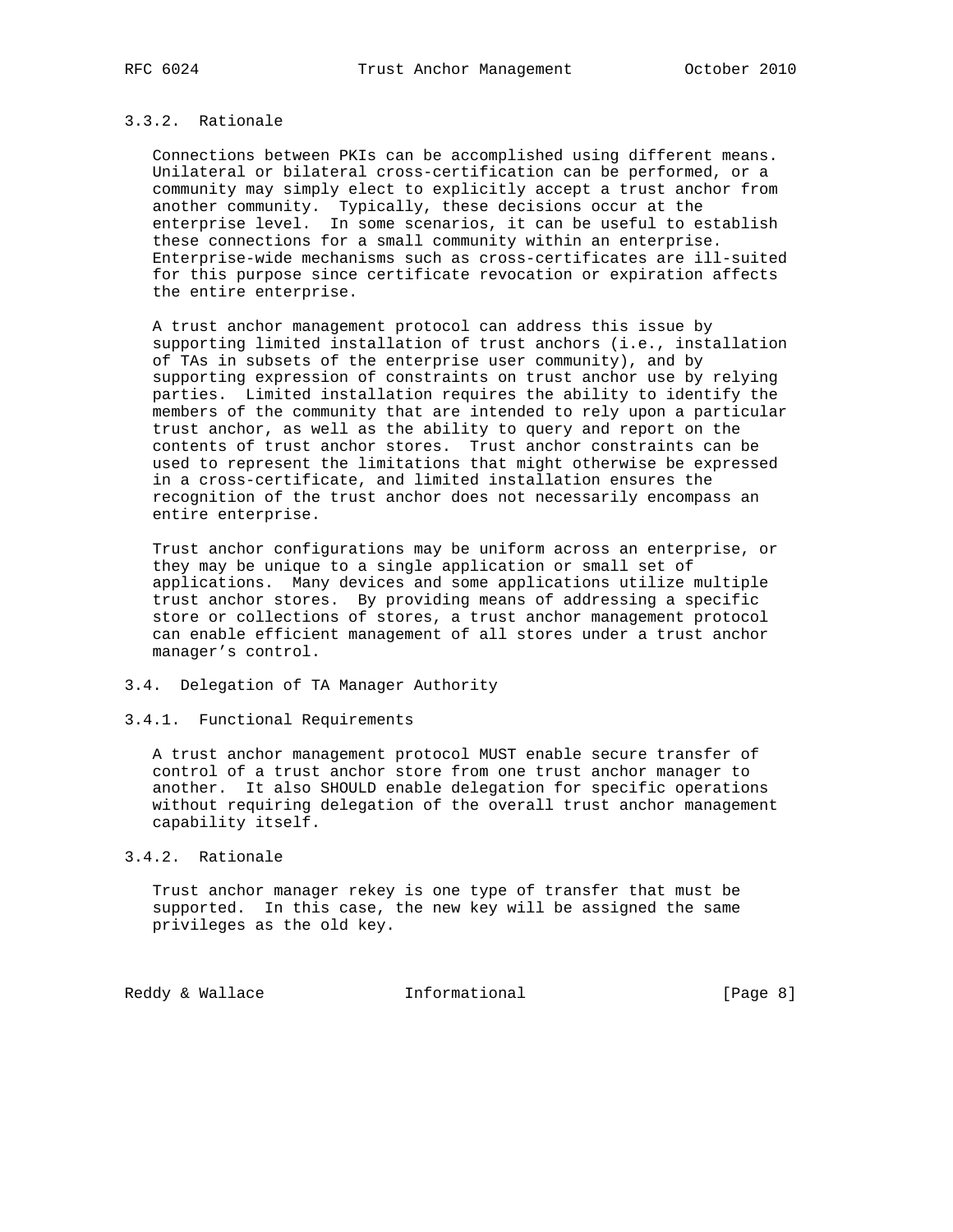Creation of trust anchors for specific purposes, such as firmware signing, is another example of delegation. For example, a trust anchor manager may delegate only the authority to sign firmware to an entity, but disallow further delegation of that privilege, or the trust anchor manager may allow its delegate to further delegate firmware signing authority to other entities.

### 3.5. RFC 5280 Support

### 3.5.1. Functional Requirements

 A trust anchor management protocol MUST enable management of trust anchors that will be used to validate certification paths and CRLs in accordance with [RFC5280] and [RFC5055]. A trust anchor format MUST enable the representation of constraints that influence certification path validation or otherwise establish the scope of usage of the trust anchor public key. Examples of such constraints are name constraints, certificate policies, and key usage.

### 3.5.2. Rationale

 Certification path validation is one of the most common applications of trust anchors. The rules for using trust anchors for path validation are established in [RFC5280]. [RFC5055] describes the use of trust anchors for delegated path validation. Trust anchors used to validate certification paths are responsible for providing, possibly through a delegate, the revocation status information of certificates it issues; this is often accomplished by signing a CRL.

#### 3.6. Support Purposes other than Certification Path Validation

#### 3.6.1. Functional Requirements

 A trust anchor management protocol MUST enable management of trust anchors that can be used for purposes other than certification path validation, including trust anchors that cannot be used for certification path validation. It SHOULD be possible to authorize a trust anchor to delegate authority (to other TAs or certificate holders) and to prevent a trust anchor from delegating authority.

# 3.6.2. Rationale

 Trust anchors are used to validate a variety of signed objects, not just public key certificates and CRLs. For example, a trust anchor may be used to verify firmware packages [RFC4108], OCSP responses [RFC2560], Server-Based Certificate Validation Protocol (SCVP) responses [RFC5055], or timestamps [RFC3161]. TAs that are authorized for use with some or all of these other types of

Reddy & Wallace **Informational** [Page 9]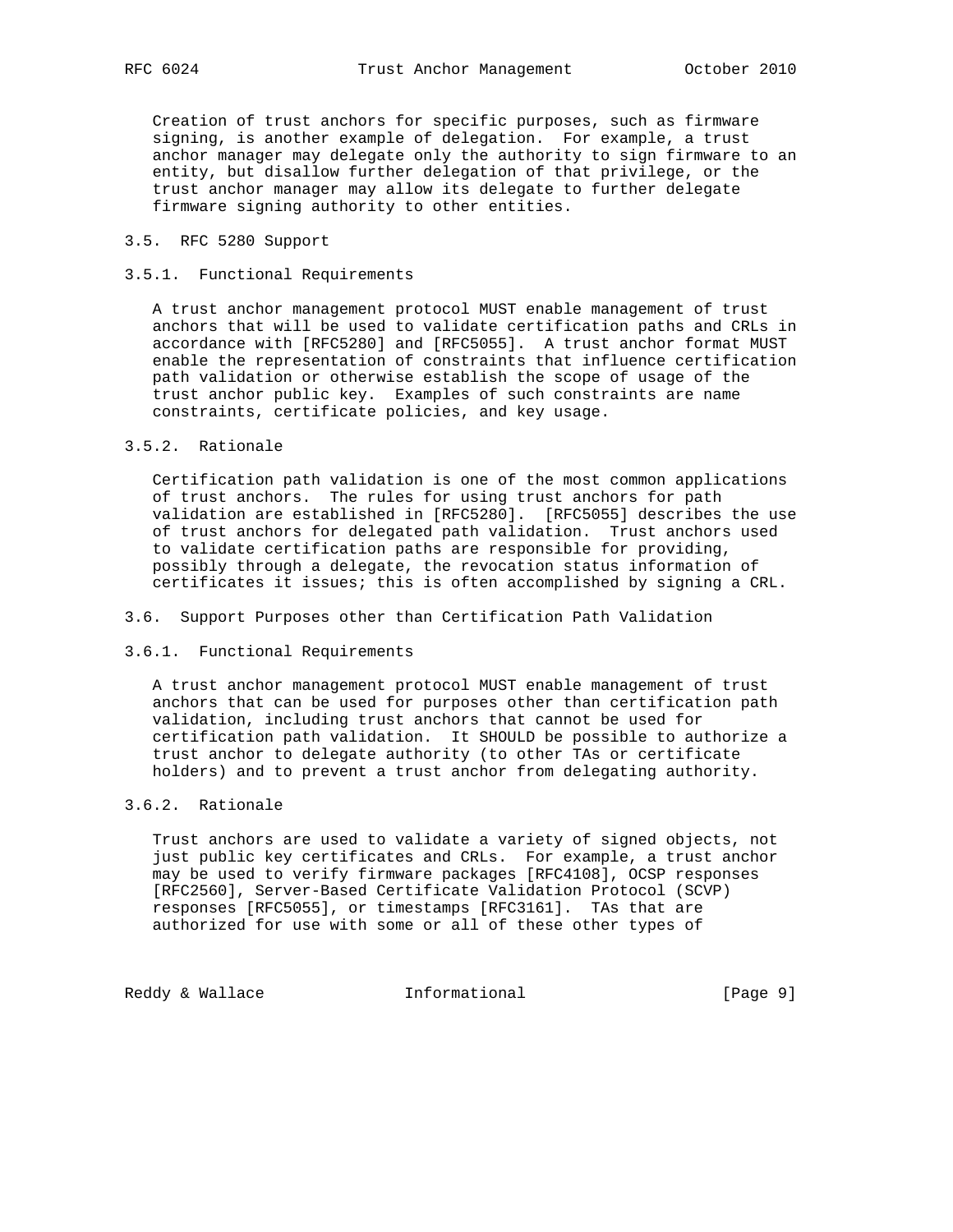operations may not be authorized to verify public key certificates or CRLs. Thus, it is important to be able to impose constraints on the ways in which a given TA is employed.

3.7. Trust Anchor Format

#### 3.7.1. Functional Requirements

 Minimally, a trust anchor management protocol MUST support management of trust anchors represented as self-signed certificates and trust anchors represented as a distinguished name, public key information, and, optionally, associated data. The definition of a trust anchor MUST include a public key, a public key algorithm, and, if necessary, public key parameters. When the public key is used to validate certification paths or CRLs, a distinguished name also MUST be included per [RFC5280]. A trust anchor format SHOULD enable specification of a public key identifier to enable other applications of the trust anchor, for example, verification of data signed using the Cryptographic Message Syntax (CMS) SignedData structure [RFC5652]. A trust anchor format also SHOULD enable the representation of constraints that can be applied to restrict the use of a trust anchor.

3.7.2. Rationale

 Prior to the publication of [RFC5914], there was no standardized format for trust anchors. Self-signed X.509 certificates are typically used, but [RFC5280] does not mandate a particular trust anchor representation. It requires only that a trust anchor's public key information and distinguished name be available during certification path validation. CMS is widely used to protect a variety of types of content using digital signatures, including contents that may be verified directly using a trust anchor, such as firmware packages [RFC4108]. Constraints may include a validity period, constraints on certification path validation, etc.

3.8. Source Authentication

#### 3.8.1. Functional Requirements

 An entity receiving trust anchor management data MUST be able to authenticate the identity of the party providing the information and MUST be able to confirm the party is authorized to provide that trust anchor information.

Reddy & Wallace **Informational** [Page 10]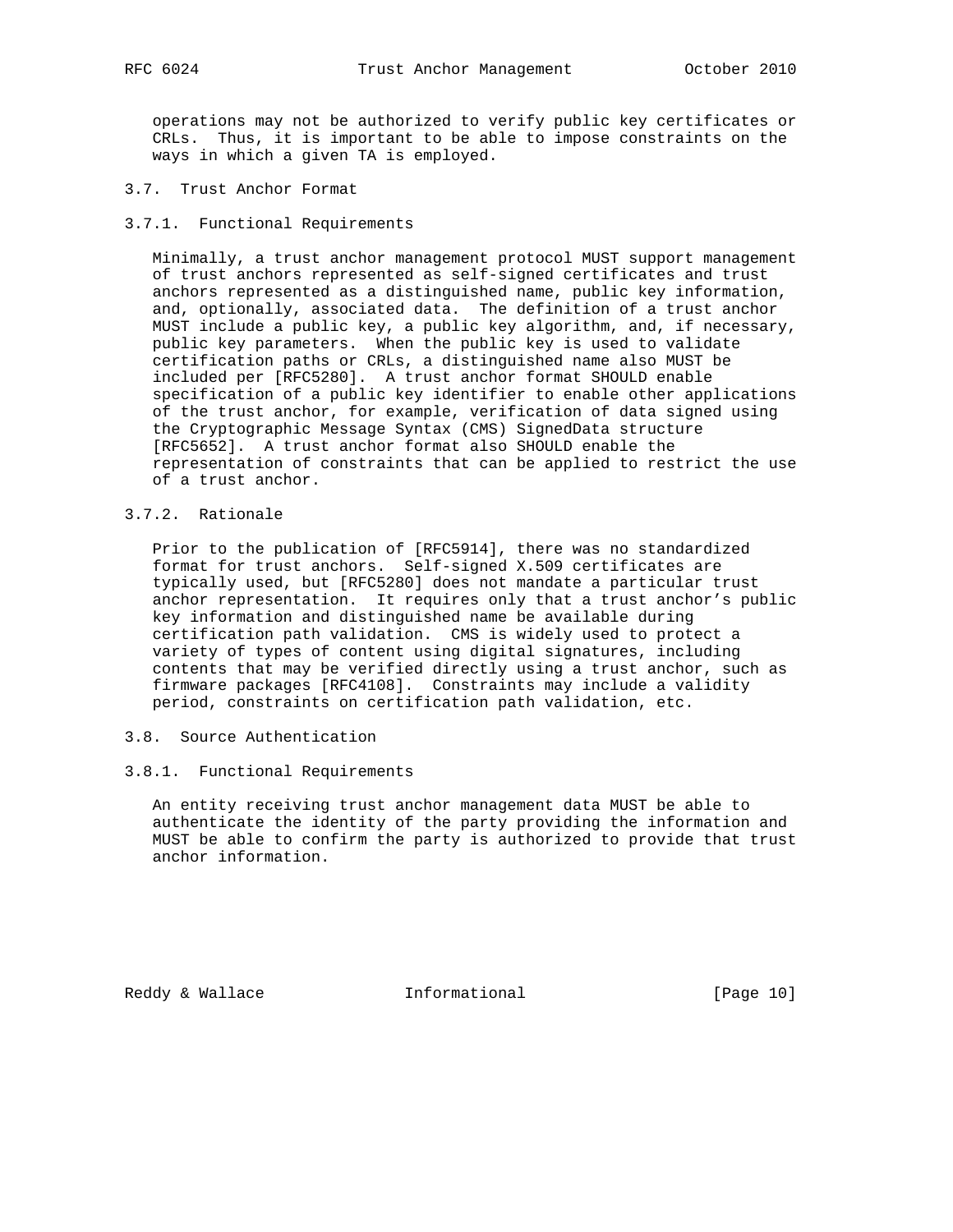A trust anchor manager MUST be able to authenticate which trust anchor store corresponds to a report listing the contents of the trust anchor store and be able to confirm the contents of the report have not been subsequently altered.

# 3.8.2. Rationale

 Data origin authentication and integrity are required to support remote management operations, even when TA management transactions are effected via store-and-forward communications.

- 3.9. Reduce Reliance on Out-of-Band Trust Mechanisms
- 3.9.1. Functional Requirements

 When performing add operations, a trust anchor management protocol SHOULD enable TA integrity to be checked automatically by a relying party without relying on out-of-band trust mechanisms.

3.9.2. Rationale

 Traditionally, a trust anchor is distributed out-of-band with its integrity checked manually prior to installation. Installation typically is performed by anyone with sufficient administrative privilege on the system receiving the trust anchor. Reliance on out of-band trust mechanisms is one problem with current trust anchor management approaches, and reduction of the need to use out-of-band trust mechanisms is a primary motivation for developing a trust anchor management protocol. Ideally, out-of-band trust mechanisms will be required only during trust anchor store initialization.

- 3.10. Replay Detection
- 3.10.1. Functional Requirements

 A trust anchor management protocol MUST enable participants engaged in a trust anchor management protocol exchange to detect replay attacks. A replay detection mechanism that does not introduce a requirement for a reliable source of time MUST be available. Mechanisms that do require a reliable source of time MAY be available.

## 3.10.2. Rationale

 Detection of replays of trust anchor management transactions is required to support remote management operations. Replay of old trust anchor management transactions could result in the

Reddy & Wallace **Informational** [Page 11]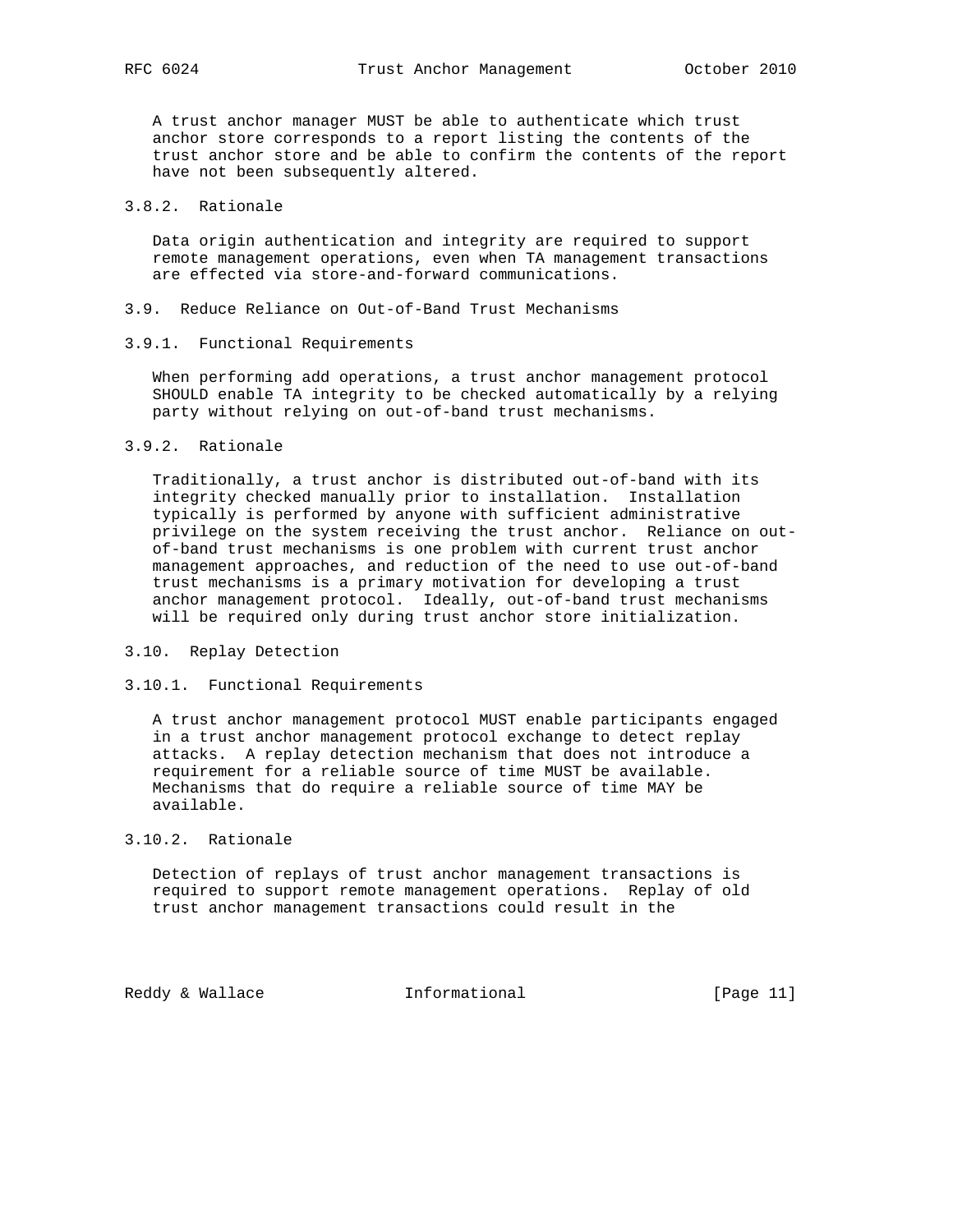reintroduction of compromised trust anchors to a trust anchor store, potentially exposing applications to malicious signed objects or certification paths.

 Some devices that utilize trust anchors have no access to a reliable source of time, so a replay detection mechanism that requires a reliable time source is insufficient.

- 3.11. Compromise or Disaster Recovery
- 3.11.1. Functional Requirements

 A trust anchor management protocol MUST enable recovery from the compromise or loss of a trust anchor private key, including the private key authorized to serve as a trust anchor manager, without requiring re-initialization of the trust store.

3.11.2. Rationale

 Compromise or loss of a private key corresponding to a trust anchor can have significant negative consequences. Currently, in some cases, re-initialization of all affected trust anchor stores is required to recover from a lost or compromised trust anchor key. Due to the costs associated with re-initialization, a trust anchor management protocol should support recovery options that do not require trust anchor store re-initialization.

4. Security Considerations

 The public key used to authenticate a TA management transaction may have been placed in the client as the result of an earlier TA management transaction or during an initial bootstrap configuration operation. In most scenarios, at least one public key authorized for trust anchor management must be placed in each trust anchor store to be managed during the initial configuration of the trust anchor store. This public key may be transported and checked using out-of band means. In all scenarios, regardless of the authentication mechanism, at least one trust anchor manager must be established for each trust anchor store during the initial configuration of the trust anchor store.

 Compromise of a trust anchor's private key can result in many security problems including issuance of bogus certificates or installation of rogue trust anchors.

 Usage of trust anchor-based constraints requires great care when defining trust anchors. Errors on the part of a trust anchor manager could result in denial of service or have serious security

Reddy & Wallace **Informational** [Page 12]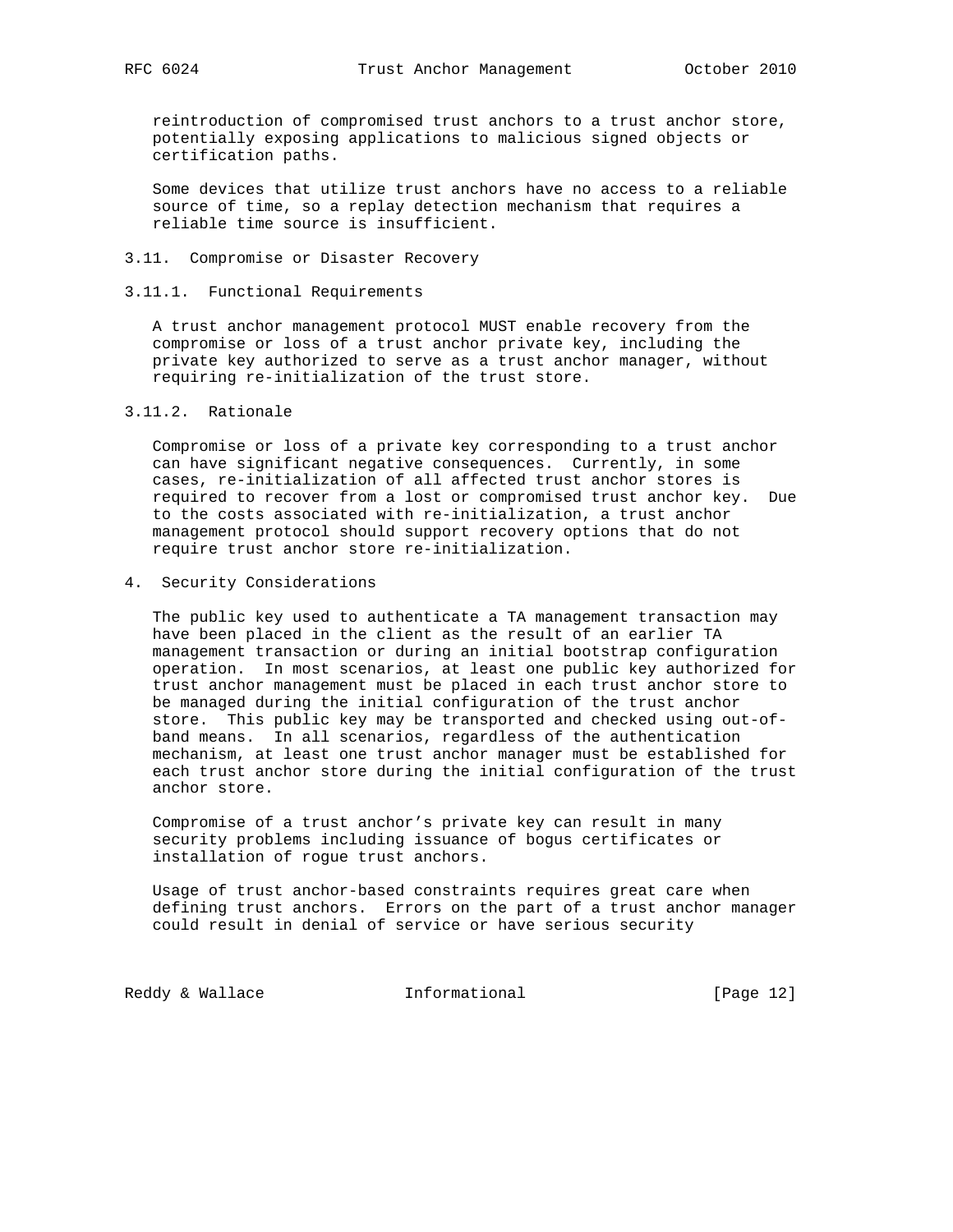consequences. For example, if a name constraint for a trust anchor that serves as the root of a PKI includes a typo, denial of service results for certificate holders and relying parties. If a trust anchor manager inadvertently delegates all of its privileges and the delegate subsequently removes the trust anchor manager from trust anchor stores now under its control, recovery may require re-initialization of all effected trust anchor stores.

 RFC 5280 requires that certificate path validation be initialized with a TA subject name and public key, but does not require processing of other information, such as name constraints extensions. Inclusion of constraints in trust anchors is optional. When constraints are explicitly included by a trust anchor manager using a trust anchor management protocol, there exists an expectation that the certificate path validation algorithm will make use of the constraints. Application owners must confirm the path processing implementations support the processing of TA-based constraints, where required.

 Many of the security considerations from [RFC5280] are also applicable to trust anchor management.

- 5. References
- 5.1. Normative References
	- [RFC2119] Bradner, S., "Key words for use in RFCs to Indicate Requirement Levels", BCP 14, RFC 2119, March 1997.
	- [RFC5055] Freeman, T., Housley, R., Malpani, A., Cooper, D., and W. Polk, "Server-Based Certificate Validation Protocol (SCVP)", RFC 5055, December 2007.
	- [RFC5280] Cooper, D., Santesson, S., Farrell, S., Boeyen, S., Housley, R., and W. Polk, "Internet X.509 Public Key Infrastructure Certificate and Certificate Revocation List (CRL) Profile", RFC 5280, May 2008.

### 5.2. Informative References

- [RFC2560] Myers, M., Ankney, R., Malpani, A., Galperin, S., and C. Adams, "X.509 Internet Public Key Infrastructure Online Certificate Status Protocol - OCSP", RFC 2560, June 1999.
- [RFC3161] Adams, C., Cain, P., Pinkas, D., and R. Zuccherato, "Internet X.509 Public Key Infrastructure Time-Stamp Protocol (TSP)", RFC 3161, August 2001.

Reddy & Wallace **Informational** [Page 13]